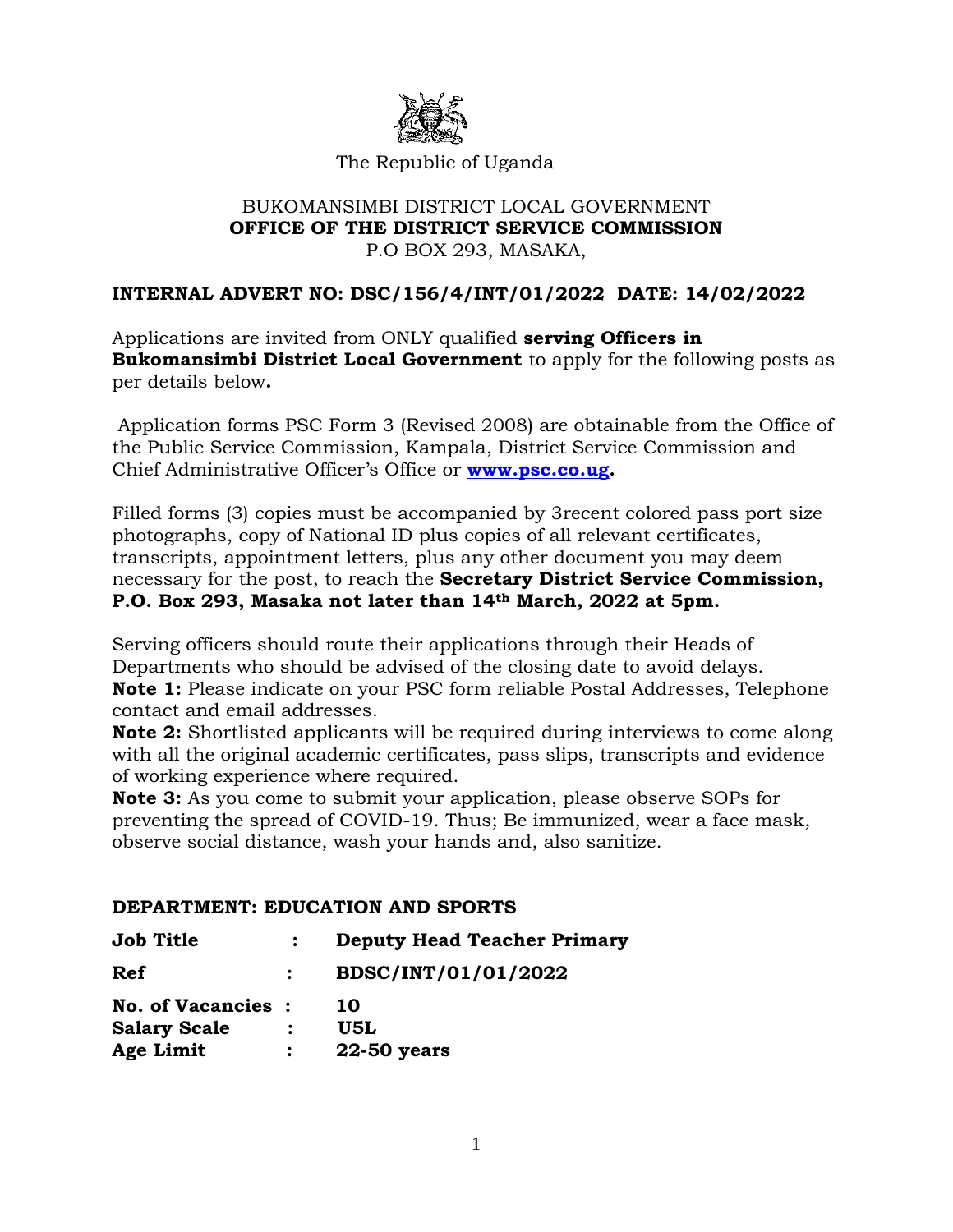## **(a) Qualifications:**

- Minimum of a Diploma in Primary Education or equivalent of this from recognized institutions.
- Registered with the Ministry of Education and Sports (E-Registration)
- Must have attended at least three workshops/seminars and three short courses relevant to the profession.

# **(b) Key Competences required for the post:**

- i. Human Resource Management;
- ii. Guidance and Counseling,
- iii. Pedagogical Skills,
- iv. Child Development Skills
- v. Good Communication and Interpersonal skills;
- vi. Computer Literacy Skills
- vii. Curriculum Development,
- viii. Financial Management
- ix. Safety and Precautionary Measures;
- x. Support for Special Needs Students

## **(c ). Experience:**

Minimum of twelve years working experience as a qualified primary teacher, three of which should have been at Senior Education Assistant level and two at Principal Education Assistant or five years at Senior level with administrative responsibilities such as head of department, or co-curricular activities etc.

## **(d ). Key Duties of the post/Key Result Areas.**

- To prepare schemes of work/lesson plan and teach students according to the set timetable
- To assist the Head teacher in the overall administration and management of the school,
- To supervise the non-teaching and support staff,
- To ensure effective and efficient maintenance of records, material resources, facilities and information services for the efficient accountability,
- To enforce discipline in the school,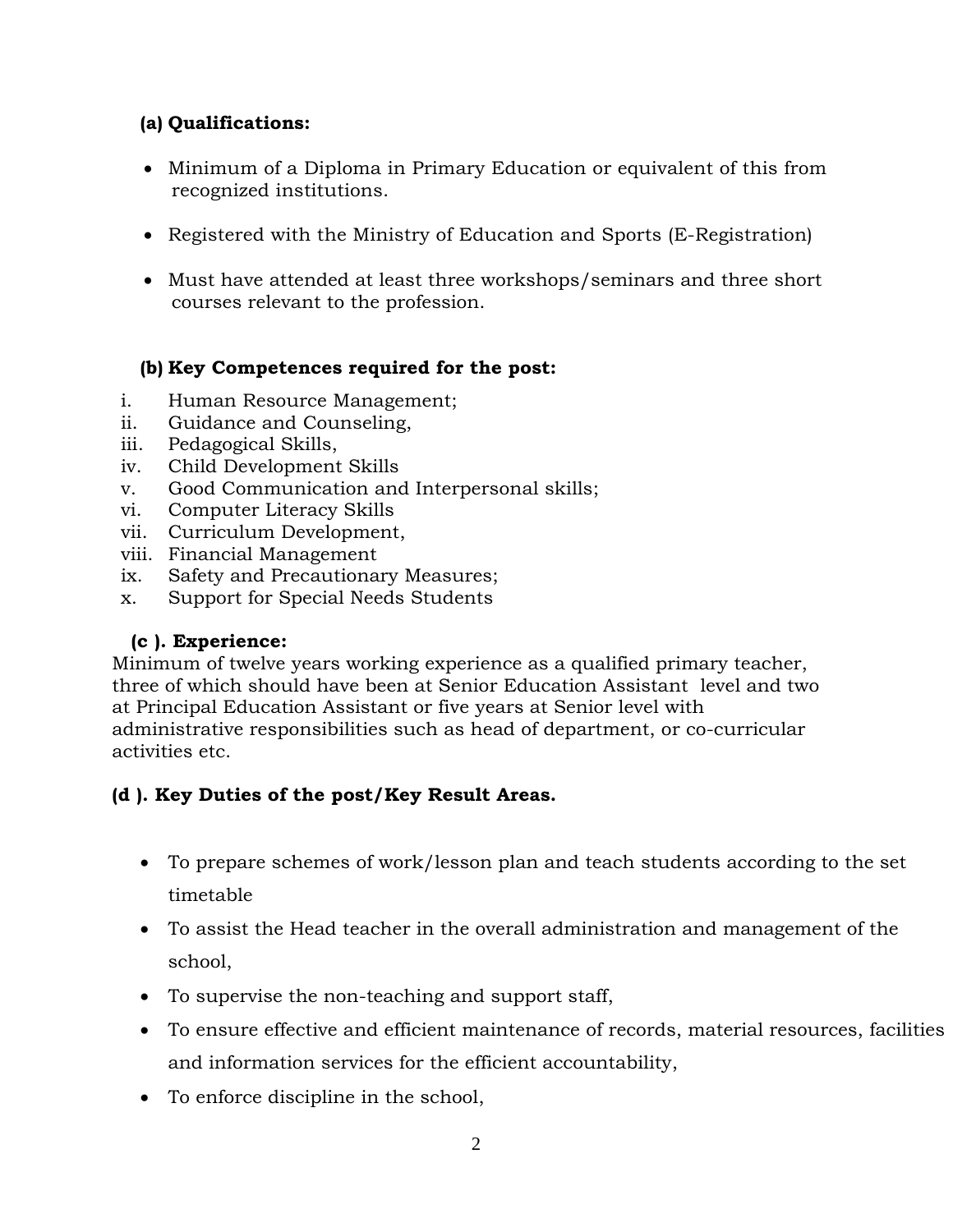- To organize and assist in the management and implementation of the curriculum.
- To oversee and co-ordinate the general environmental maintenance and renovations at the school.
- To act as the minute secretary of the Management Committee,
- To co-ordinate periodic reviews of the school curriculum,
- To ensure integrity of the internal and external exams administration and supervision
- To prepare the academic plans, programs and schedules (time table) of the school.
- To participate in the implementation of the Education Sector reforms related to primary education,
- To conduct any other duties.

### **DEPARTMENT: EDUCATION AND SPORTS**

| <b>Job Title</b>        | <b>Senior Education Assistant</b> |     |  |
|-------------------------|-----------------------------------|-----|--|
| Ref                     | BDSC/INT/01/02/2022               |     |  |
| <b>No. of Vacancies</b> |                                   | 01  |  |
| <b>Salary Scale</b>     |                                   | U6. |  |
| Age Limit               | 22-50 years                       |     |  |

## **(c) Qualifications:**

- Minimum of a Grade III teaching certificate or equivalent of this from a recognized institution.
- Registered with the Ministry of Education and Sports (E-Registration)
- Must have attended at least one certified workshop/seminar and two short courses relevant to the profession.

### **(d) Key Competences required for the post:**

- i. Human Resource Management;
- ii. Guidance and Counseling,
- iii. Pedagogical Skills,
- iv. Child Development Skills
- v. Good Communication and Interpersonal skills;
- vi. Computer Literacy Skills